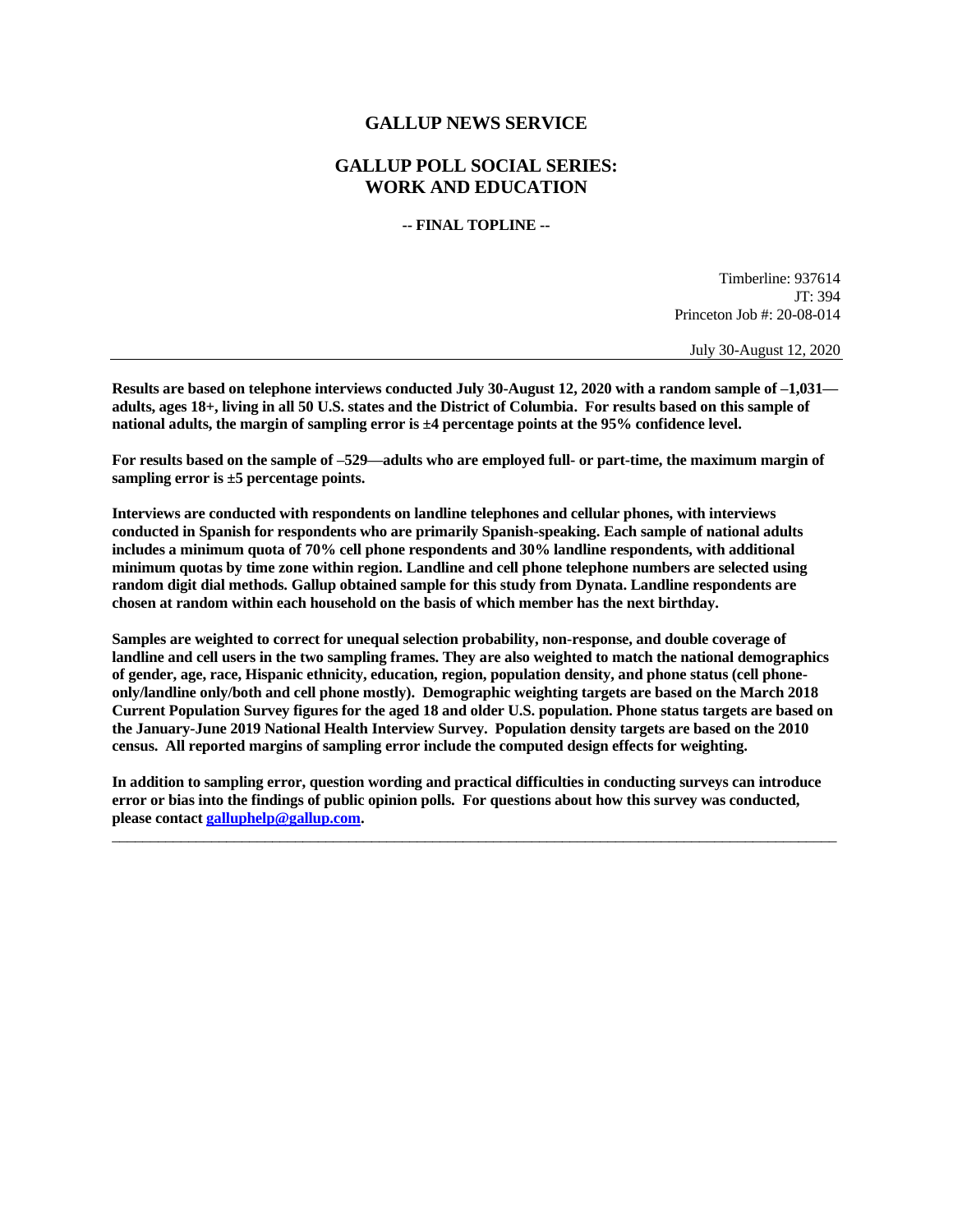14. *(Asked of adults who are employed full or part-time)* Have you ever telecommuted, that is, worked from your home using a computer to communicate for your job?

#### **BASED ON --529-- ADULTS EMPLOYED FULL OR PART-TIME**

|                    | Yes, have | No, have not | No opinion |
|--------------------|-----------|--------------|------------|
| 2020 Jul 30-Aug 12 | 49        | 50           | $*$        |
| 2019 Oct 1-31      | 42        | 58           | ∗          |
| 2015 Aug 5-9       | 37        | 63           | $\ast$     |
| 2008 Aug 7-10      | 30        | 69           |            |
| 2006 Aug 7-10      | 32        | 68           | $\ast$     |
| 1995 Oct 13-16 ^   | 9         | 91           | $\ast$     |

^ U.S. News and World Report/CNN/Gallup Poll.

15. *(Asked of those who have telecommuted to work)* If there are 20 workdays in a typical month, about how many days out of 20 would you telecommute from home instead of going into your workplace?

# **BASED ON –280—WORKERS WHO HAVE TELECOMMUTED; ±7 PCT PTS**

|                                                | None           | One-<br>Five   | $Six-$<br><b>Ten</b> | Eleven-<br>Fifteen | Sixteen-<br>Twenty | No<br>opinion | Mean              | Median                                |
|------------------------------------------------|----------------|----------------|----------------------|--------------------|--------------------|---------------|-------------------|---------------------------------------|
| 2020 Jul 30-Aug 12                             | 16             | 20             | 9                    | 5                  | 49                 |               | 11.9              | 15                                    |
| 2019 Oct 1-31<br>2015 Aug 5-9<br>2008 Aug 7-10 | 20<br>23<br>23 | 49<br>45<br>49 | 9<br>6<br>9          | 6<br>5<br>3        | 15<br>19<br>11     | 2<br>5.       | 5.8<br>6.4<br>5.1 | 2<br>$\mathfrak{Z}$<br>$\mathfrak{Z}$ |
| 2006 Aug 7-10                                  | 17             | 48             | 8                    |                    | 16                 |               | 6.3               | 3                                     |

# **COMBINED RESULTS (Q.14/15): BASED ON ADULTS EMPLOYED FULL OR PART-TIME**

|                    | None | One-<br>Five | $Six-$<br><b>Ten</b>        | Eleven-<br>Fifteen | Sixteen-<br>Twenty | No<br>opinion | Mean | Median |
|--------------------|------|--------------|-----------------------------|--------------------|--------------------|---------------|------|--------|
| 2020 Jul 30-Aug 12 | 58   | 10           |                             | 3                  | 24                 | ∗             | 5.8  | 0      |
| 2019 Oct 1-31      | 67   | 20           | 4                           | 3                  | 6                  | ∗             | 2.4  | 0      |
| 2015 Aug 5-9       | 72   | 17           | 2                           | 2                  |                    |               | 2.3  | 0      |
| 2008 Aug 7-10      | 77   | 15           | 3                           |                    | 3                  |               | 1.5  | 0      |
| 2006 Aug 7-10      | 74   | 15           | $\mathcal{D}_{\mathcal{L}}$ | $\mathcal{D}$      |                    |               | 2.0  | 0      |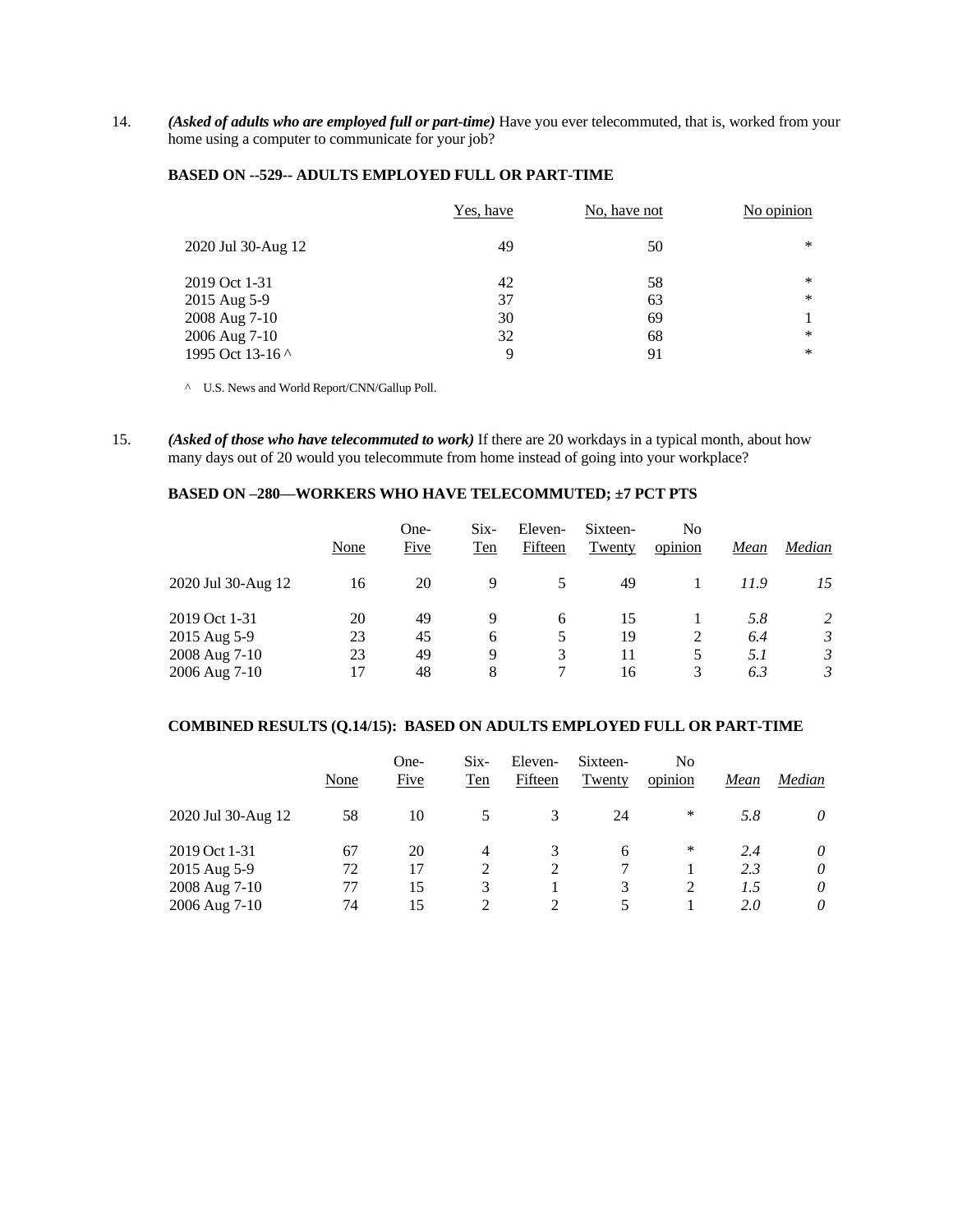16. *(Asked of adults who are employed full or part-time)* Which of the following best describes your work situation in the past few weeks during your normal working hours? Did you work --**[**entirely from home, mostly from home, about equally from home and at a location outside your home, mostly at a location outside your home, entirely at a location outside your home]?

### **BASED ON --529-- ADULTS EMPLOYED FULL OR PART-TIME**

|                                                          | 2020 Jul 30-Aug 12 |
|----------------------------------------------------------|--------------------|
| Entirely from home                                       | 26                 |
| Mostly from home                                         | 8                  |
| About equally from home and a location outside your home | 4                  |
| Mostly at a location outside your home                   | 8                  |
| Entirely at an location outside your home                | 51                 |
| No opinion                                               |                    |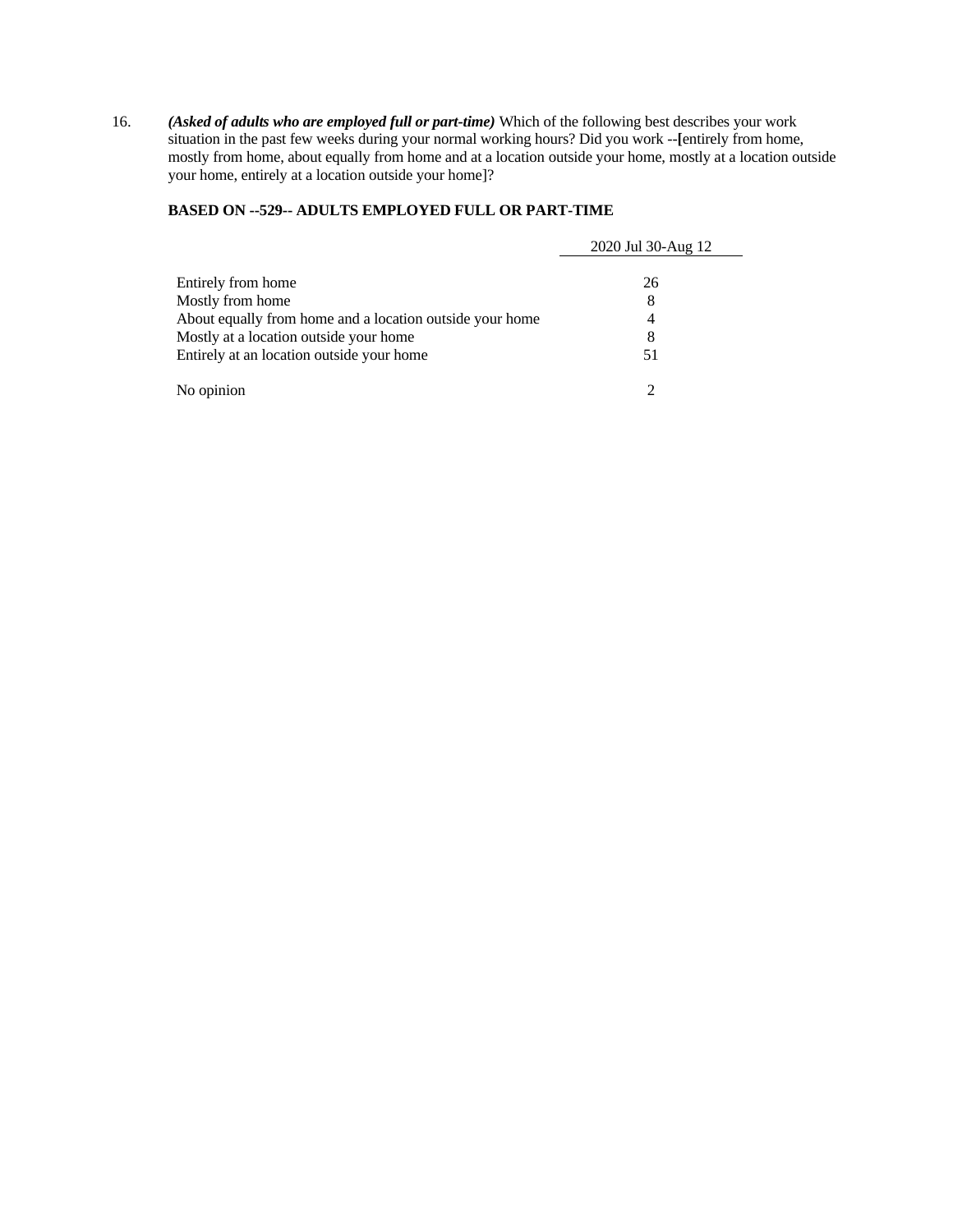|                | <b>GALLUP POLL SOCIAL SURVEY</b><br>August 2020<br><b>Public Release Data</b><br>QN14: Telecommute BY Total + Gender + Race I + Age + Education + Party I.D. + Ideology |         |        |        |         |               |       |         |       |                 |                 |         |     |                                  |          |                  |              |         |
|----------------|-------------------------------------------------------------------------------------------------------------------------------------------------------------------------|---------|--------|--------|---------|---------------|-------|---------|-------|-----------------|-----------------|---------|-----|----------------------------------|----------|------------------|--------------|---------|
|                |                                                                                                                                                                         |         | Gender |        | Race I  |               |       | Age     |       |                 | Education       |         |     | Party I.D.                       |          |                  | Ideology     |         |
|                |                                                                                                                                                                         | Total   | Male   | Female | White   | Non-<br>white | 18-34 | 35-54   | $55+$ | College<br>Grad | Some<br>College | or Less | an  | HS Grad Republic Independ<br>ent | Democrat | Conserv<br>ative | Moderat<br>e | Liberal |
| Total          | Unweighted n                                                                                                                                                            | 529     | 317    | 212    | 359     | 160           | 134   | 225     | 163   | 282             | 152             | 92      | 150 | 214                              | 157      | 184              | 195          | 138     |
|                | Weighted n                                                                                                                                                              | 568     | 321    | 247    | 365     | 196           | 172   | 259     | 133   | 229             | 153             | 184     | 147 | 234                              | 176      | 184              | 217          | 153     |
| Yes, have      |                                                                                                                                                                         | 280     | 132    | 149    | 182     | 92            | 81    | 121     | 75    | 175             | 62              | 42      | 71  | 105                              | 99       | 79               | 109          | 90      |
|                |                                                                                                                                                                         | 49%     | 41%    | 60%    | 50%     | 47%           | 47%   | 47%     | 57%   | 76%             | 41%             | 23%     | 48% | 45%                              | 56%      | 43%              | 50%          | 59%     |
| No, have not   |                                                                                                                                                                         | 285     | 190    | 95     | 180     | 104           | 91    | 135     | 57    | 55              | 91              | 140     | 76  | 128                              | 74       | 105              | 108          | 60      |
|                |                                                                                                                                                                         | 50%     | 59%    | 39%    | 49%     | 53%           | 53%   | 52%     | 43%   | 24%             | 59%             | 76%     | 52% | 55%                              | 42%      | 57%              | 50%          | 40%     |
| (DK)/(Refused) |                                                                                                                                                                         | $3 -$   |        | 3      | $3 -$   |               |       | $3 -$   |       |                 |                 | $3 -$   |     |                                  | $3 -$    |                  |              | 3       |
|                |                                                                                                                                                                         | $0\% -$ |        | 1%     | $1\% -$ |               |       | $1\% -$ |       |                 |                 | $1\% -$ |     |                                  | $1% -$   |                  |              | 2%      |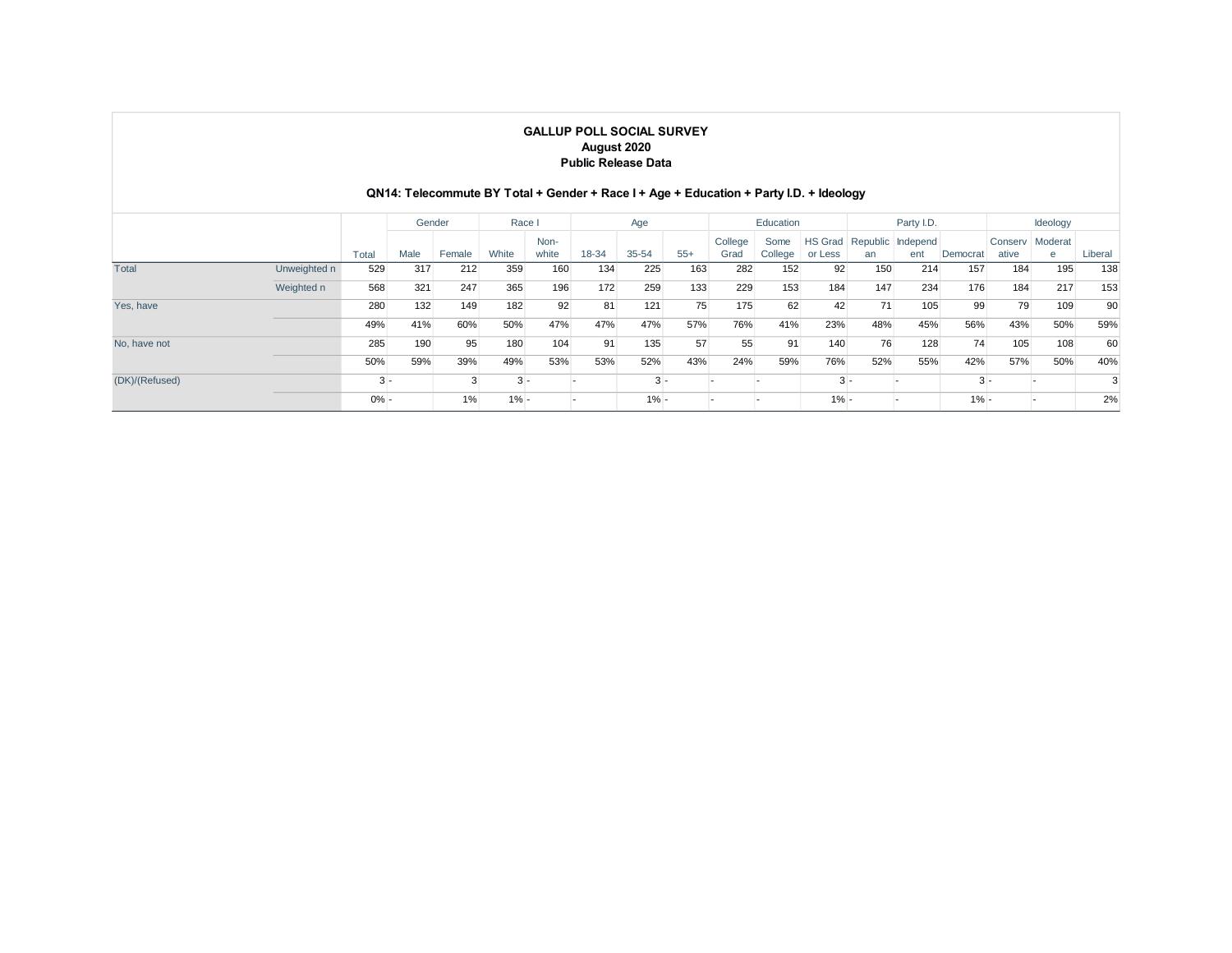#### **GALLUP POLL SOCIAL SURVEY August 2020**

### **QN15\_1: Days Telecommute (All Workers) + QN15\_1MEAN + QN15\_1MEAN BY Total + Gender + Race I + Age + Education + Party I.D. + Ideology**

|                   |              |       | Gender |        | Race I  |               | Age            |                |                | Education       |                 |                    |                | Party I.D.      |          | Ideology         |              |         |
|-------------------|--------------|-------|--------|--------|---------|---------------|----------------|----------------|----------------|-----------------|-----------------|--------------------|----------------|-----------------|----------|------------------|--------------|---------|
|                   |              | Total | Male   | Female | White   | Non-<br>white | 18-34          | 35-54          | $55+$          | College<br>Grad | Some<br>College | HS Grad<br>or Less | Republic<br>an | Independ<br>ent | Democrat | Conserv<br>ative | Moderat<br>e | Liberal |
| Total             | Weighted n   | 568   | 321    | 247    | 365     | 196           | 172            | 259            | 133            | 229             | 153             | 184                | 147            | 234             | 176      | 184              | 217          | 153     |
|                   | Unweighted n | 529   | 317    | 212    | 359     | 160           | 134            | 225            | 163            | 282             | 152             | 92                 | 150            | 214             | 157      | 184              | 195          | 138     |
| None              |              | 332   | 215    | 117    | 214     | 116           | 101            | 164            | 66             | 79              | 106             | 146                | 84             | 156             | 83       | 119              | 125          | 75      |
|                   |              | 58%   | 67%    | 47%    | 59%     | 59%           | 59%            | 63%            | 49%            | 34%             | 70%             | 79%                | 57%            | 67%             | 47%      | 65%              | 58%          | 49%     |
| One to five       |              | 57    | 31     | 26     | 35      | 22            | 22             | 20             | 15             | 33              | 12              | 12                 | 20             | 18              | 19       | 16               | 27           | 15      |
|                   |              | 10%   | 10%    | 11%    | 10%     | 11%           | 13%            | 8%             | 11%            | 15%             | 8%              | 6%                 | 13%            | 8%              | 11%      | 9%               | 12%          | 10%     |
| Six to ten        |              | 26    | 16     | 10     | 15      | 11            | 9              | 9              |                | 18              | 3               | 5                  | 6              | 12              | 8        | 9                | 9            | 8       |
|                   |              | 5%    | 5%     | 4%     | 4%      | 6%            | 5%             | 3%             | 6%             | 8%              | 2%              | 3%                 | 4%             | 5%              | 5%       | 5%               | 4%           | 5%      |
| Eleven to fifteen |              | 15    |        | 10     | 8       | 6             | $\overline{7}$ | $\overline{4}$ |                | 12              | $3 -$           |                    | 3              | 5               | 6        | 5                | 5            | 4       |
|                   |              | 3%    | 1%     | 4%     | 2%      | 3%            | 4%             | 1%             | 3%             | 5%              | $2% -$          |                    | 2%             | 2%              | 4%       | 3%               | 3%           | 3%      |
| Sixteen to twenty |              | 137   | 54     | 83     | 90      | 42            | 32             | 63             | 39             | 85              | 28              | 22                 | 33             | 43              | 58       | 34               | 50           | 51      |
|                   |              | 24%   | 17%    | 34%    | 25%     | 21%           | 19%            | 24%            | 29%            | 37%             | 18%             | 12%                | 23%            | 18%             | 33%      | 18%              | 23%          | 33%     |
| No opinion        |              | 2     |        | -1     | $2 -$   |               |                |                | $\overline{2}$ | $2 -$           |                 |                    | $1 -$          |                 |          | $2 -$            |              |         |
|                   |              | 0%    | 0%     | 0%     | $0\%$ - |               |                |                | 1%             | $1% -$          |                 |                    | $1\% -$        |                 | 1%       | $1\% -$          |              |         |
| Mean              |              | 5.84  | 4.24   | 7.94   | 5.90    | 5.43          | 5.12           | 5.50           | 7.24           | 9.25            | 4.40            | 2.76               | 5.62           | 4.67            | 7.77     | 4.75             | 5.66         | 7.71    |
| Median            |              | 0.00  | 0.00   | 1.00   | 0.00    | 0.00          | 0.00           | 0.00           | 0.00           | 6.00            | 0.00            | 0.00               | 0.00           | 0.00            | 1.00     | 0.00             | 0.00         | 1.00    |